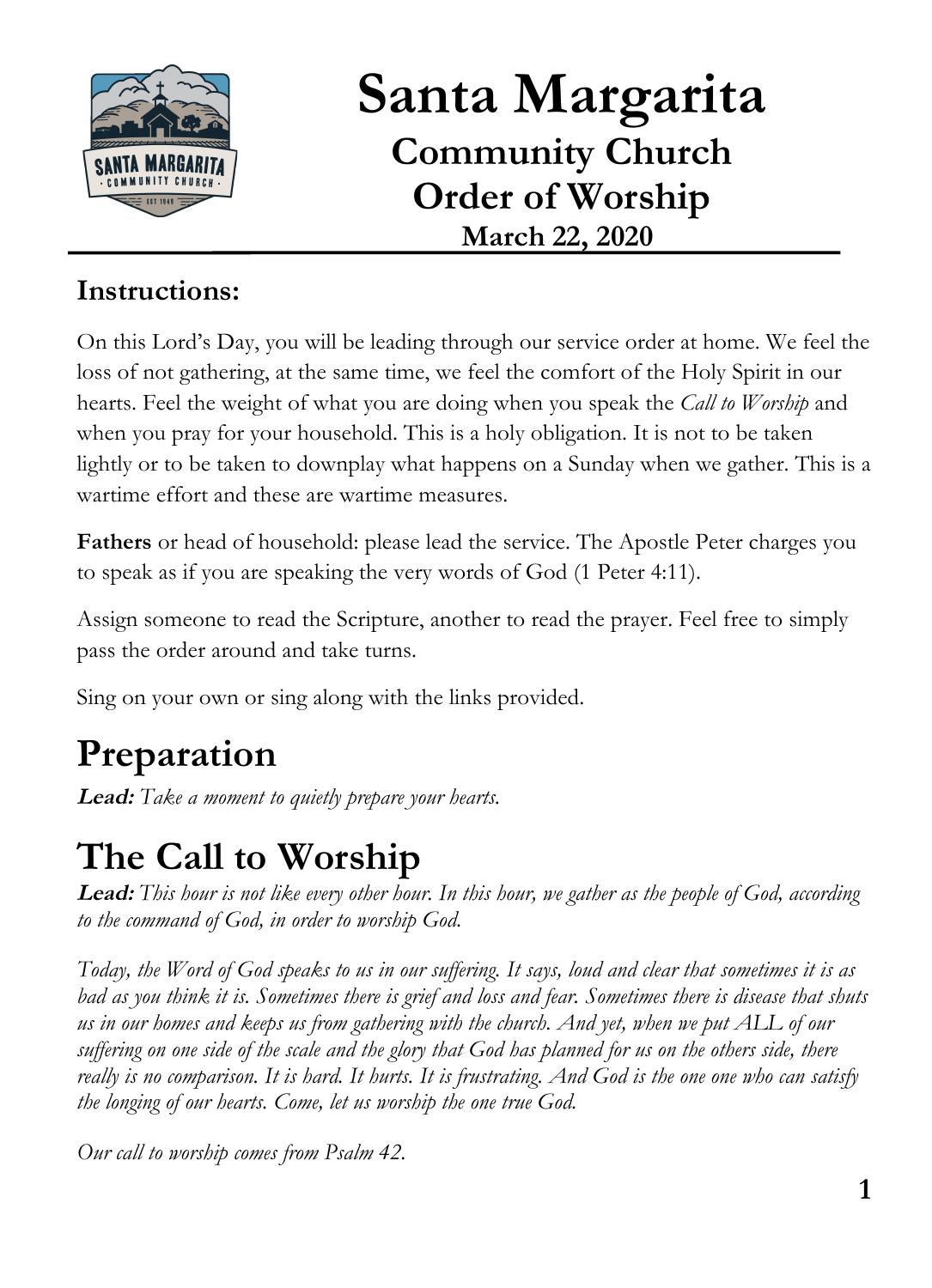#### **Psalm 42**

As a deer pants for flowing streams, so pants my soul for you, O God. My soul thirsts for God, for the living God. When shall I come and appear before God? My tears have been my food day and night, while they say to me all the day long, "Where is your God?" These things I remember, as I pour out my soul: how I would go with the throng and lead them in procession to the house of God with glad shouts and songs of praise, a multitude keeping festival. Why are you cast down, O my soul, and why are you in turmoil within me? Hope in God; for I shall again praise him, my salvation and my God. My soul is cast down within me; therefore I remember you from the

land of Jordan and of Hermon, from Mount Mizar. Deep calls to deep at the roar of your waterfalls; all your breakers and your waves have gone over me. By day the Lord commands his steadfast love, and at night his song is with me, a prayer to the God of my life. I say to God, my rock: "Why have you forgotten me? Why do I go mourning because of the oppression of the enemy?" As with a deadly wound in my bones, my adversaries taunt me, while they say to me all the day long, "Where is your God?" Why are you cast down, O my soul, and why are you in turmoil within me? Hope in God; for I shall again praise him, my salvation and my God.

### **Prayer (Collect)**

Almighty God, you created all things, you sustain all things and you are governing all things to your intended end. Life and death are in your hand. War and peace are in your hand. Health and disease are in your hand. We know you and we trust you, but we do not understand this. We do not understand our present suffering. We do not understand the world as we see it today. We do not understand the loss of life and the loss of security. We do not understand why family members and neighbors are suffering. Teach us to long for you in this time of crisis. Train our hearts to value you above all things. Give us hope today by your presence, even while we mourn our losses. We pray this so that we would sanctified by your grace alone. We pray this so that our world would see its need for you. In the name of Jesus who sought us out in our suffering and continues to seek us out in our suffering. Amen and amen.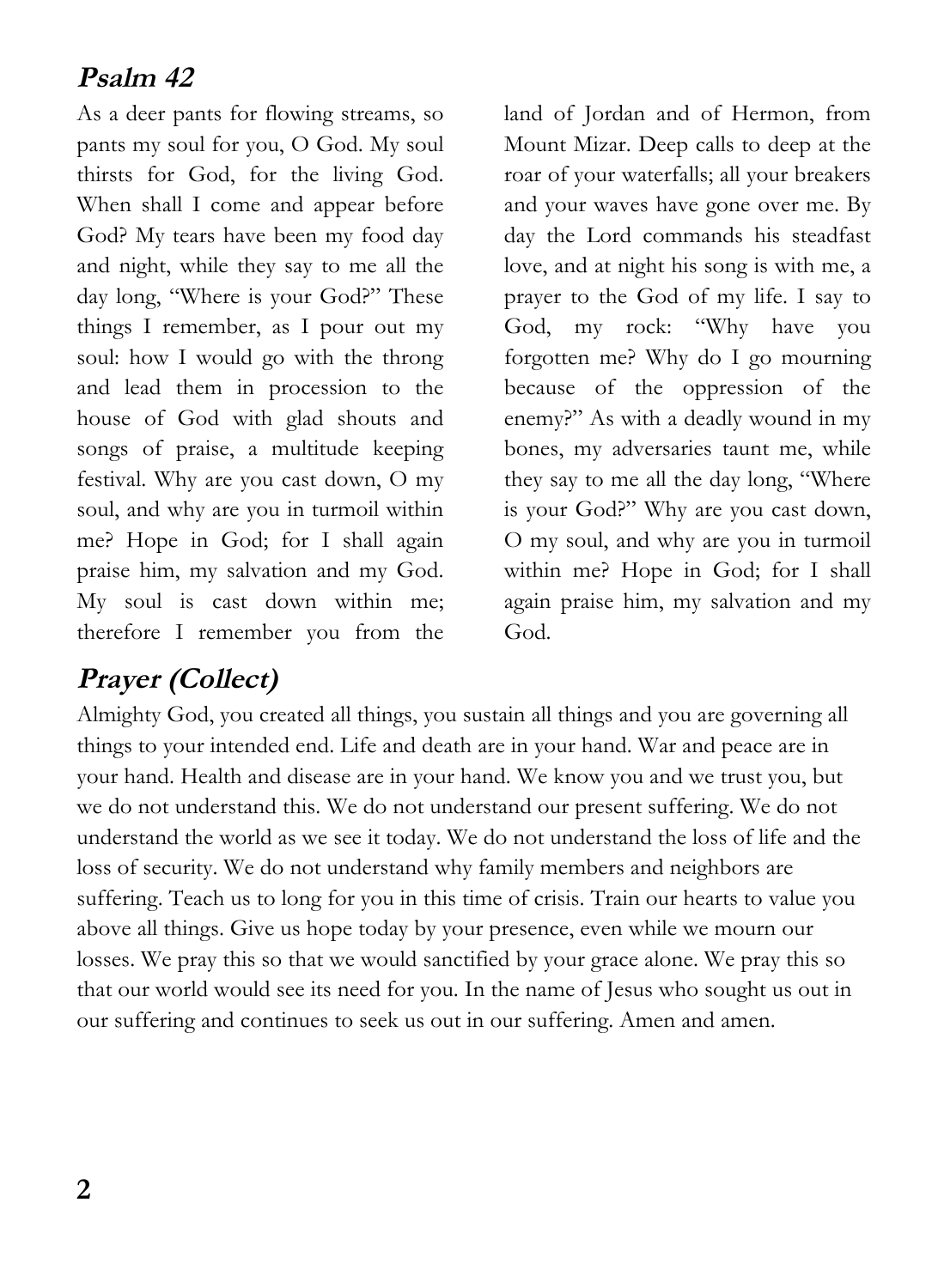## **Adoration**



 $\label{eq:conjugate} \begin{minipage}{0.9\textwidth} \begin{minipage}{0.9\textwidth} \begin{tabular}{l} \textbf{Copyright & % \textbf{Show} & \textbf{Show} \\ \textbf{C} & \textbf{New} & \textbf{New} \\ \textbf{New} & \textbf{New} & \textbf{New} \\ \textbf{New} & \textbf{New} \\ \textbf{New} & \textbf{New} \\ \textbf{New} & \textbf{New} \\ \textbf{New} & \textbf{New} \\ \textbf{New} & \textbf{New} \\ \textbf{New} & \textbf{New} \\ \textbf{New} & \textbf{New} \\ \textbf{New} & \textbf{New}$ 

O Church, Arise (Hymnal: Key of D)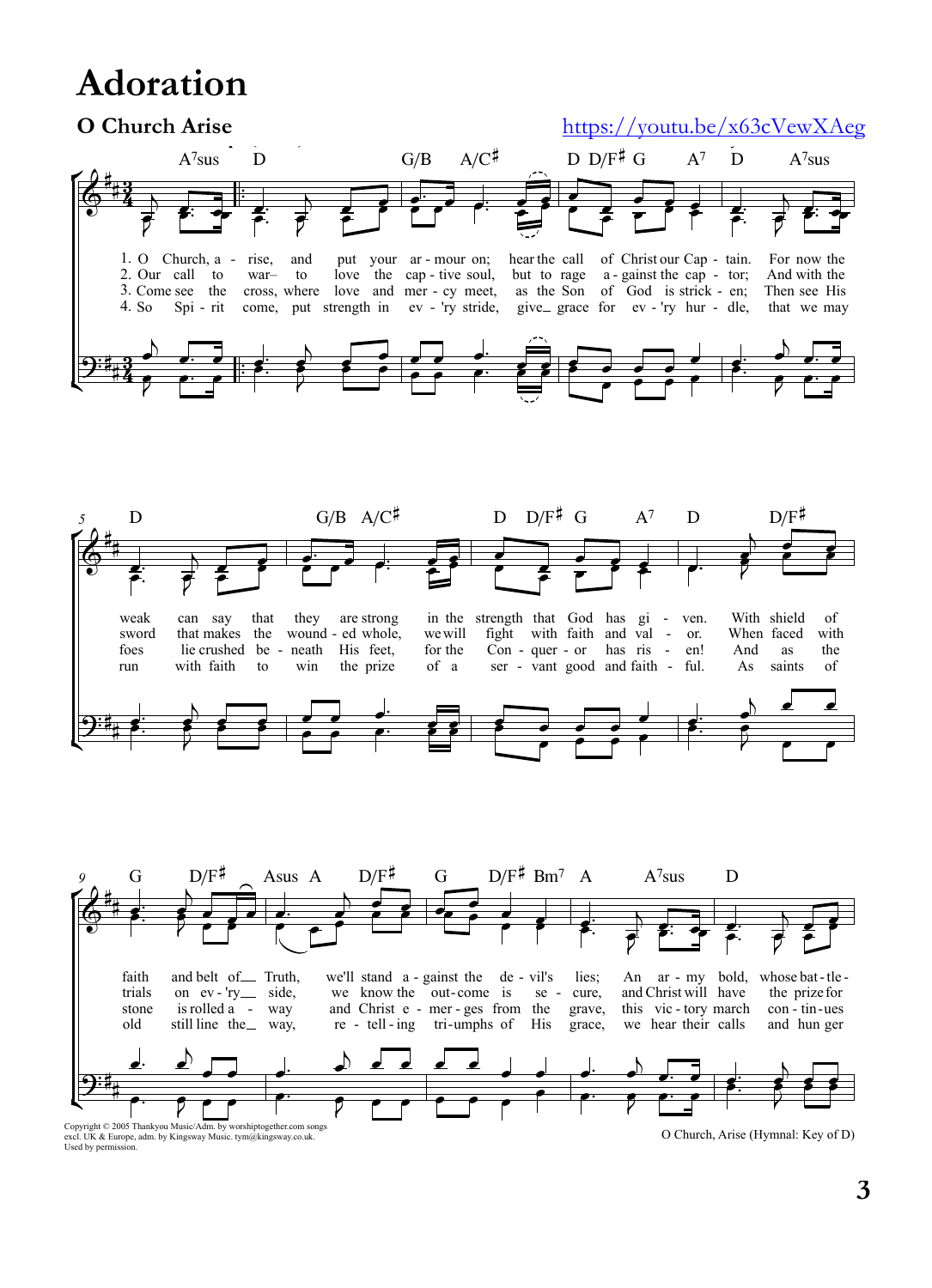

O Church, Arise (Hymnal: Key of D)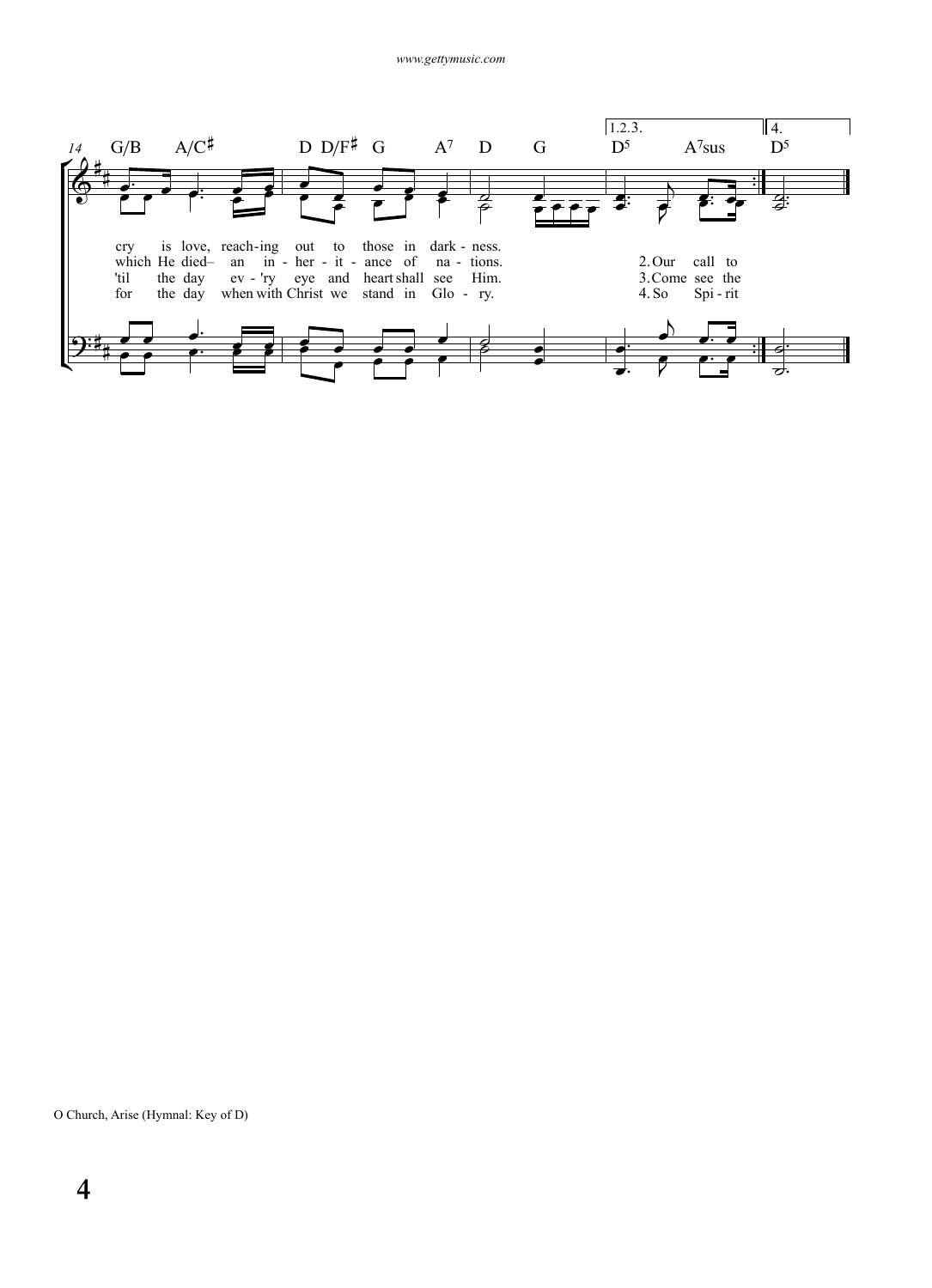#### **The Long Reading**

**Reader:** *Strangely, most of the prophecies of the OT bring some kind of threat or warning. Now, they always have a backside as well. There is the promise of blessing for obedience and the promises of cursing for disobedience. People like their disobedience and do not like being told that it will not end well. Sometimes the message that our sin puts us in a pit makes people throw you in one. Hear the word of God who is providential over both good times and bad.*

#### **Jeremiah 38:2-23**

"Thus says the Lord: He who stays in this city shall die by the sword, by famine, and by pestilence, but he who goes out to the Chaldeans shall live. He shall have his life as a prize of war, and live. Thus says the Lord: This city shall surely be given into the hand of the army of the king of Babylon and be taken." Then the officials said to the king, "Let this man be put to death, for he is weakening the hands of the soldiers who are left in this city, and the hands of all the people, by speaking such words to them. For this man is not seeking the welfare of this people, but their harm." King Zedekiah said, "Behold, he is in your hands, for the king can do nothing against you." So they took Jeremiah and cast him into the cistern of Malchiah, the king's son, which was in the court of the guard, letting Jeremiah down by ropes. And there was no water in the cistern, but only mud, and Jeremiah sank in the mud. When Ebed-melech the Ethiopian, a eunuch who was in the king's house, heard that they had put Jeremiah into the cistern—the king was sitting in the

Benjamin Gate— Ebed-melech went from the king's house and said to the king, "My lord the king, these men have done evil in all that they did to Jeremiah the prophet by casting him into the cistern, and he will die there of hunger, for there is no bread left in the city." Then the king commanded Ebed-melech the Ethiopian, "Take thirty men with you from here, and lift Jeremiah the prophet out of the cistern before he dies." So Ebed-melech took the men with him and went to the house of the king, to a wardrobe in the storehouse, and took from there old rags and worn-out clothes, which he let down to Jeremiah in the cistern by ropes. Then Ebed-melech the Ethiopian said to Jeremiah, "Put the rags and clothes between your armpits and the ropes." Jeremiah did so. Then they drew Jeremiah up with ropes and lifted him out of the cistern. And Jeremiah remained in the court of the guard. King Zedekiah sent for Jeremiah the prophet and received him at the third entrance of the temple of the Lord. The king said to Jeremiah, "I will ask you a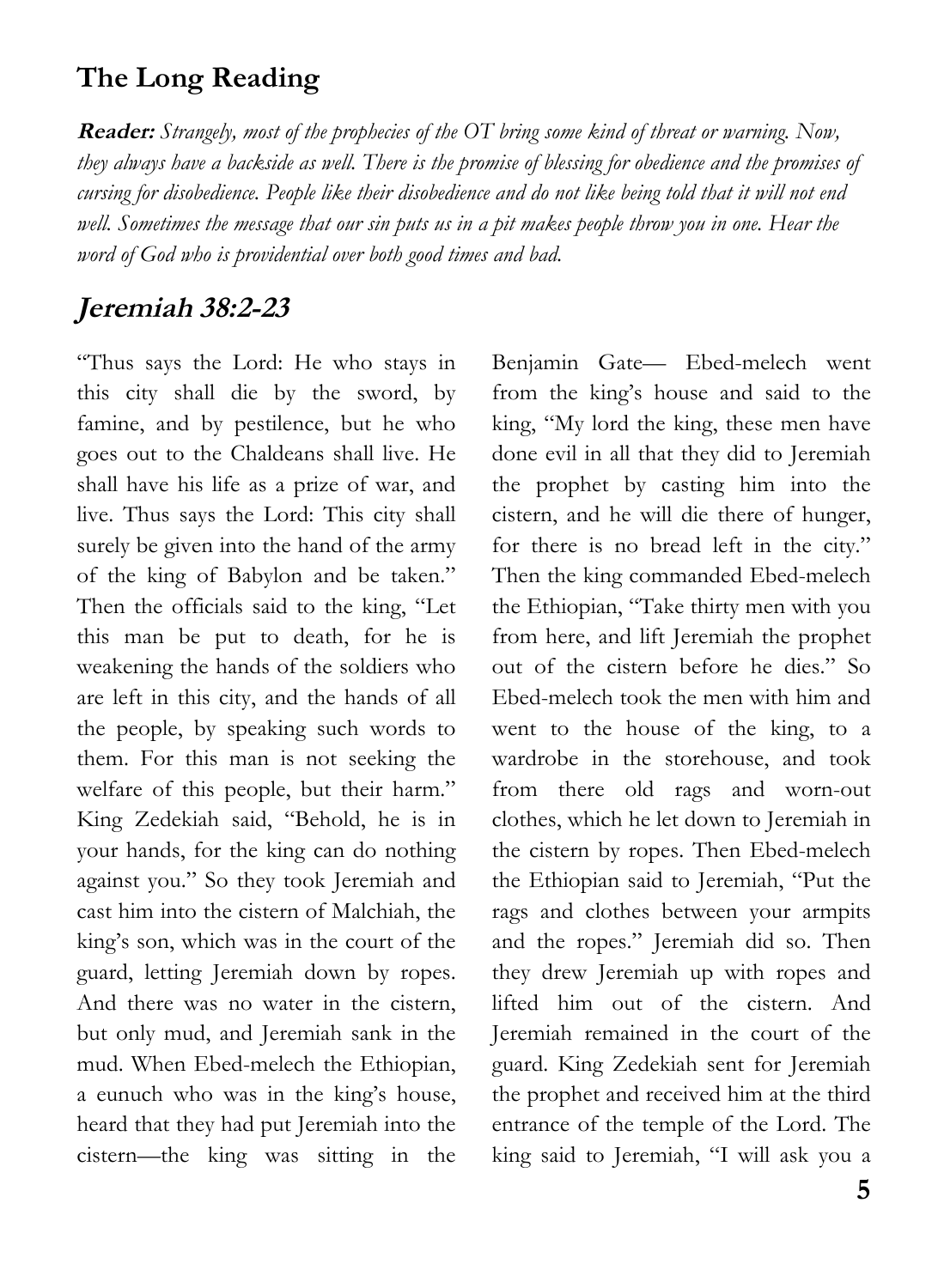question; hide nothing from me." Jeremiah said to Zedekiah, "If I tell you, will you not surely put me to death? And if I give you counsel, you will not listen to me." Then King Zedekiah swore secretly to Jeremiah, "As the Lord lives, who made our souls, I will not put you to death or deliver you into the hand of these men who seek your life." Then Jeremiah said to Zedekiah, "Thus says the Lord, the God of hosts, the God of Israel: If you will surrender to the officials of the king of Babylon, then your life shall be spared, and this city shall not be burned with fire, and you and your house shall live. But if you do not surrender to the officials of the king of Babylon, then this city shall be given into the hand of the Chaldeans, and they shall burn it with fire, and you shall not escape from their hand." King Zedekiah said to Jeremiah, "I am afraid of the Judeans who have deserted to the Chaldeans, lest I be handed over to them and they deal cruelly with me." Jeremiah said, "You shall not be given to them. Obey now the voice of the Lord in what I say to you, and it shall be well with you, and your life shall be spared. But if you refuse to surrender, this is the vision which the Lord has shown to me: Behold, all the women left in the house of the king of Judah were being led out to the officials of the king of Babylon and were saying, "Your trusted friends have deceived you and prevailed against

you; now that your feet are sunk in the mud, they turn away from you.' All your wives and your sons shall be led out to the Chaldeans, and you yourself shall not escape from their hand, but shall be seized by the king of Babylon, and this city shall be burned with fire."

.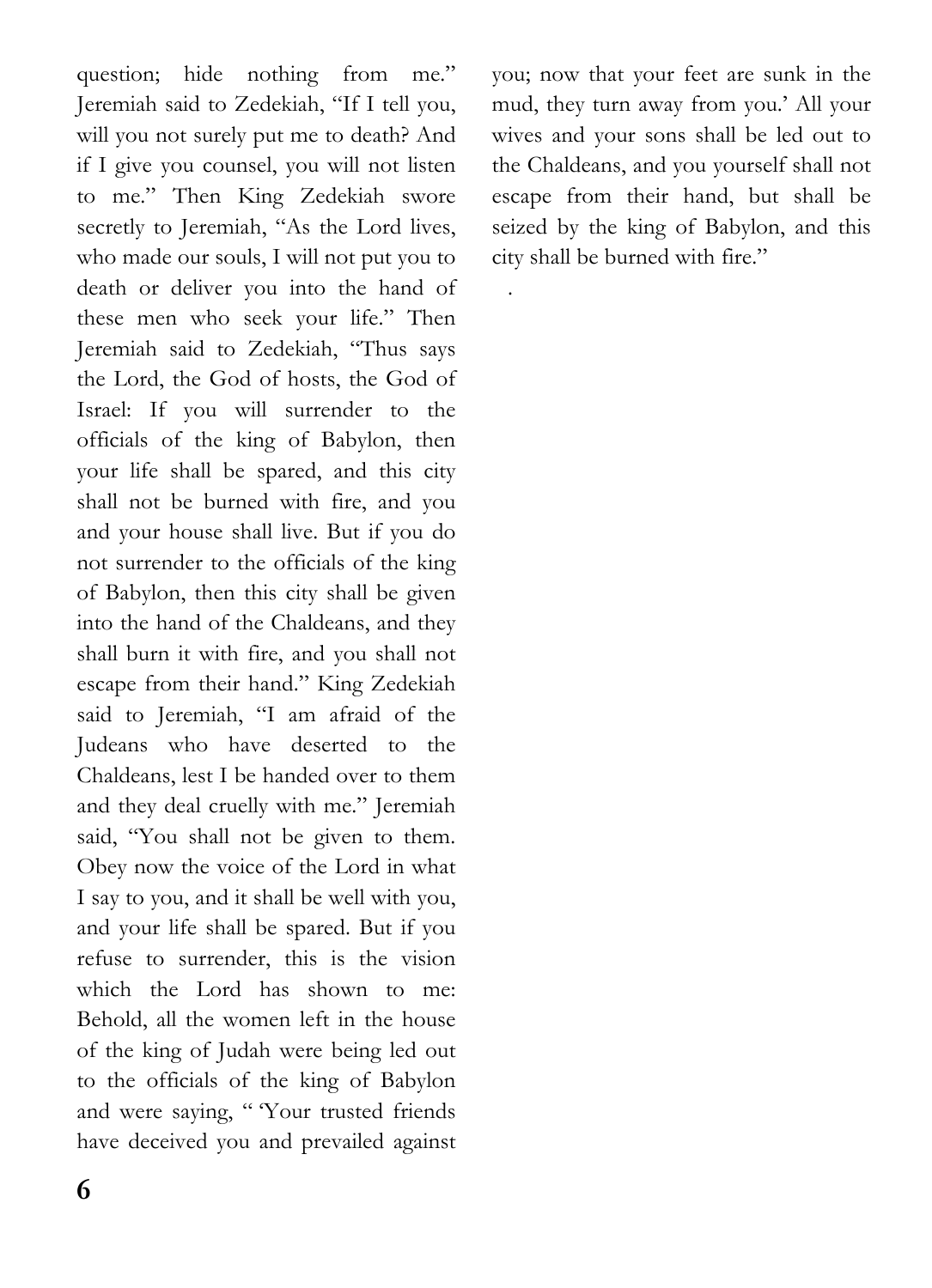**In Christ Alone** *https://youtu.be/kPv4vnW6X-Q*

In Christ alone my hope is found He is my light my strength my song This Cornerstone this solid Ground Firm through the fiercest drought and storm What heights of love what depths of peace When fears are stilled when strivings cease My Comforter my All in All Here in the love of Christ I stand

In Christ alone who took on flesh Fullness of God in helpless babe This gift of love and righteousness Scorned by the ones He came to save Till on that cross as Jesus died The wrath of God was satisfied For every sin on Him was laid Here in the death of Christ I live

There in the ground His body lay Light of the world by darkness slain Then bursting forth in glorious Day Up from the grave He rose again And as He stands in victory Sin's curse has lost its grip on me For I am His and He is mine Bought with the precious blood of Christ

No guilt in life no fear in death This is the power of Christ in me From life's first cry to final breath Jesus commands my destiny No power of hell no scheme of man Can ever pluck me from His hand Till He returns or calls me home Here in the power of Christ I'll stand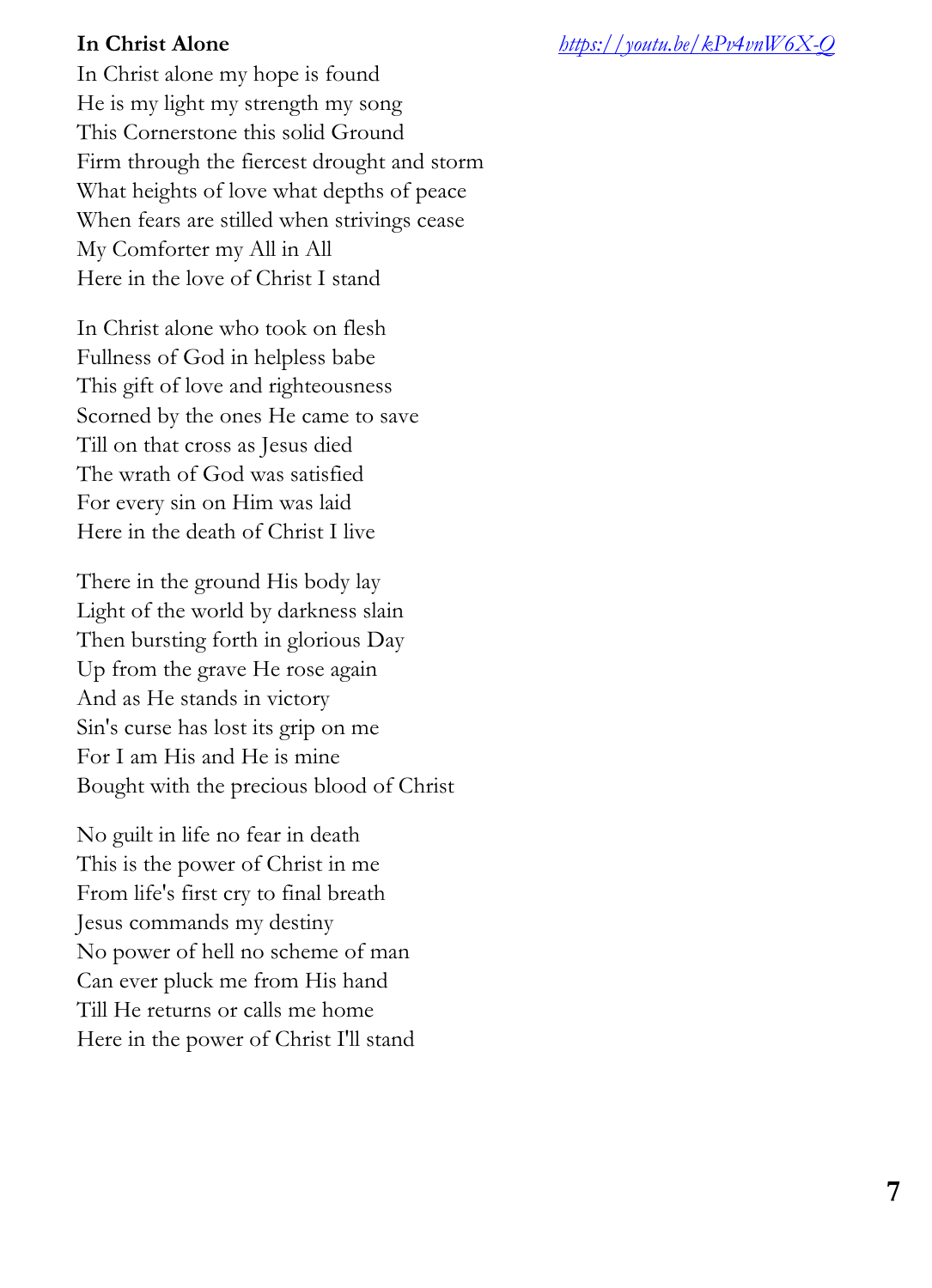## **Exhortation: Pastor Robert**

**Login:** www.facebook.com/santamargaritacc

**Sunday, March 22, 10:45 a.m.**

#### **Just the Spirit: Time for a little comparison**

**Romans 8:18-25**

*These are crazy times and we are rightfully worried. While taking a full, honest view of today, let's compare that with the glory that awaits the children of God.*

On the one hand, there is our present suffering

On the other hand, there is our future glory